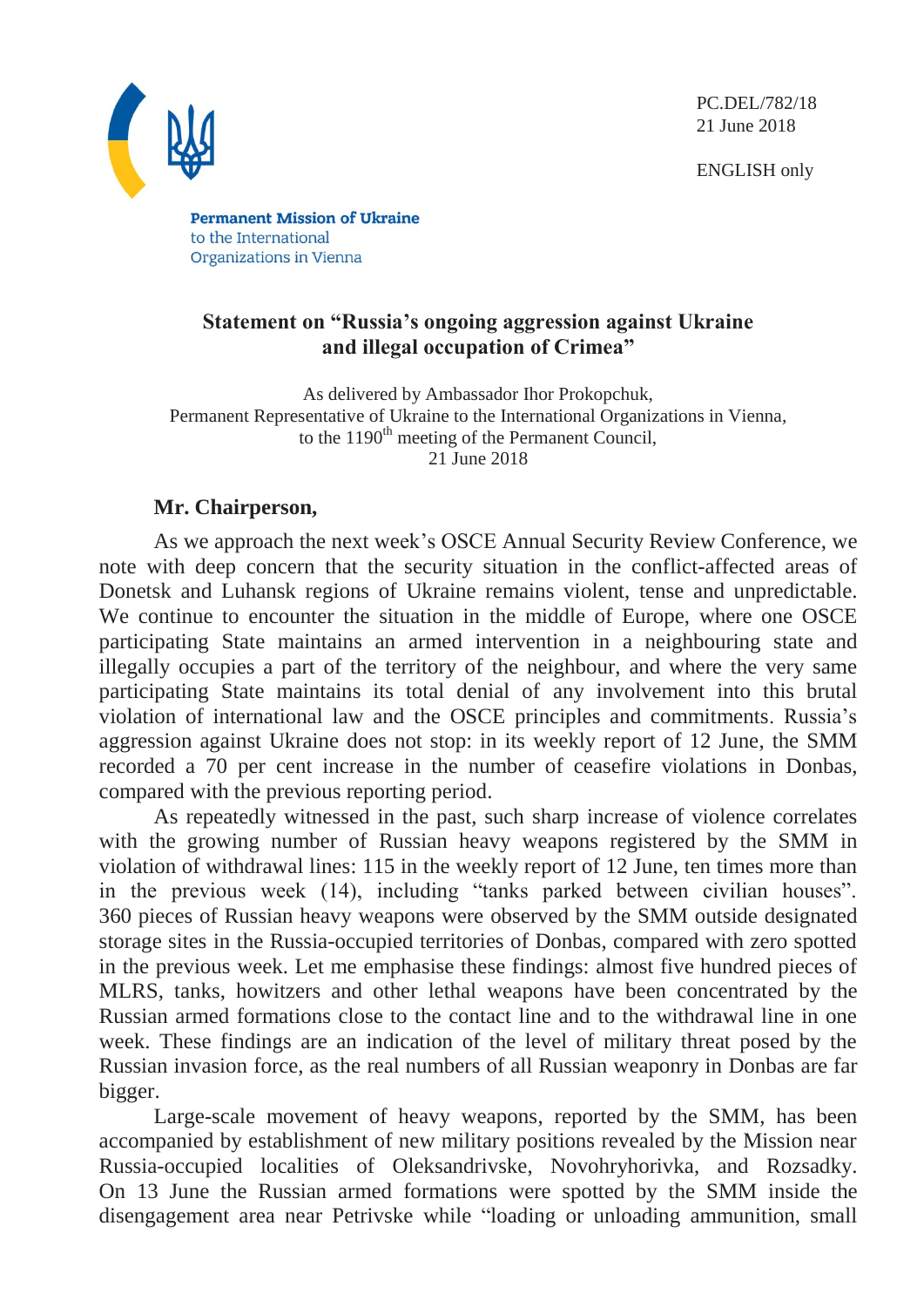arms and a small recoilless gun (SPG type) on a tripod" together with armored combat and infantry fighting vehicles. Near the Donetsk Filtration Station the Russian fighters continue reinforcing their military positions: on 14 June, positioned about 2km east of the DFS, the SMM observed "about 40 people fortifying a trench and probable bunker", as well as "trucks carrying at least 12 loads of dirt to the site". On 17 June, "the SMM observed a bulldozer driven by a man in military-style clothing altering positions of the armed formations approximately 1.5km east-south-east of the DFS". This situation on the ground is very much different from declaratory calls of the Russian delegation on "disengagement of forces" near the DFS. Instead of fulfilling its commitments by withdrawing the armed formations behind the contact line established under the Minsk agreements, the Russian side keeps moving its positions and calling at the same time on Ukraine to withdraw its armed forces.

The SMM continues to register in Russia-occupied areas of Donbas the modern advanced Russian weapons, which have never been in use of the Ukrainian Armed Forces. Last Saturday, located near the above mentioned disengagement area of Petrivske, "the SMM observed four men in military-type uniform, one carrying an anti-tank guided missile (9M133 Kornet, 152mm) which he dropped into tall grass after becoming aware of the SMM's presence". "Kornet" is a third-generation antitank guided missile produced in Russia. It does not surprise that the Russian fighter wanted to hide it from the SMM monitors who continue to report facts on the Russian military presence in Donbas. These are the facts that consistently and convincingly contradict Russia's denials of its role as a party to the conflict. We note that at the last Permanent Council the Russian delegation left unanswered the questions about other modern Russian weapons and military equipment, registered by the SMM in Donbas, including the recent spotting of a TORN radio intelligence system. We expect answers from the Russian delegation.

#### **Distinguished colleagues,**

Continuing evasion by the Russian side of its responsibilities remains the main source of serious security and humanitarian challenges, including for the OSCE SMM's mandated activities in the conflict-affected area. While the Russian minister verbally subscribed to the position of the other three ministers at the last Normandy Four ministerial meeting on the need of unhampered access for the SMM mission, following the meeting the fighters of the Russian armed formations continued to put at risk the unarmed civilian monitors and attack the OSCE assets. In Russia-occupied Pikuzy, where the monitors had been impeded and denied access on many occasions in the past, an SMM patrol consisting of six members and two armoured vehicles was fired at on 14 June to warn them, as assessed by the monitors, and force to leave the area where they were trying to register fresh tracks of an infantry fighting vehicle. The next morning after we condemned in the last week's Permanent Council the incident when the Russian armed formations near Ukrainske fired two missiles at an SMM LR UAV, the Russian fighters have again attempted to shoot down a LR UAV from two surface-to-air missile systems near Betmanove and Panteleimonivka. As underlined by the SMM, "the UAV transponder had been tested prior to the flight and was functional at the time of the incident", and the notice on the flight was provided per established procedure. It is clear that the shooting at the UAV was a deliberate act